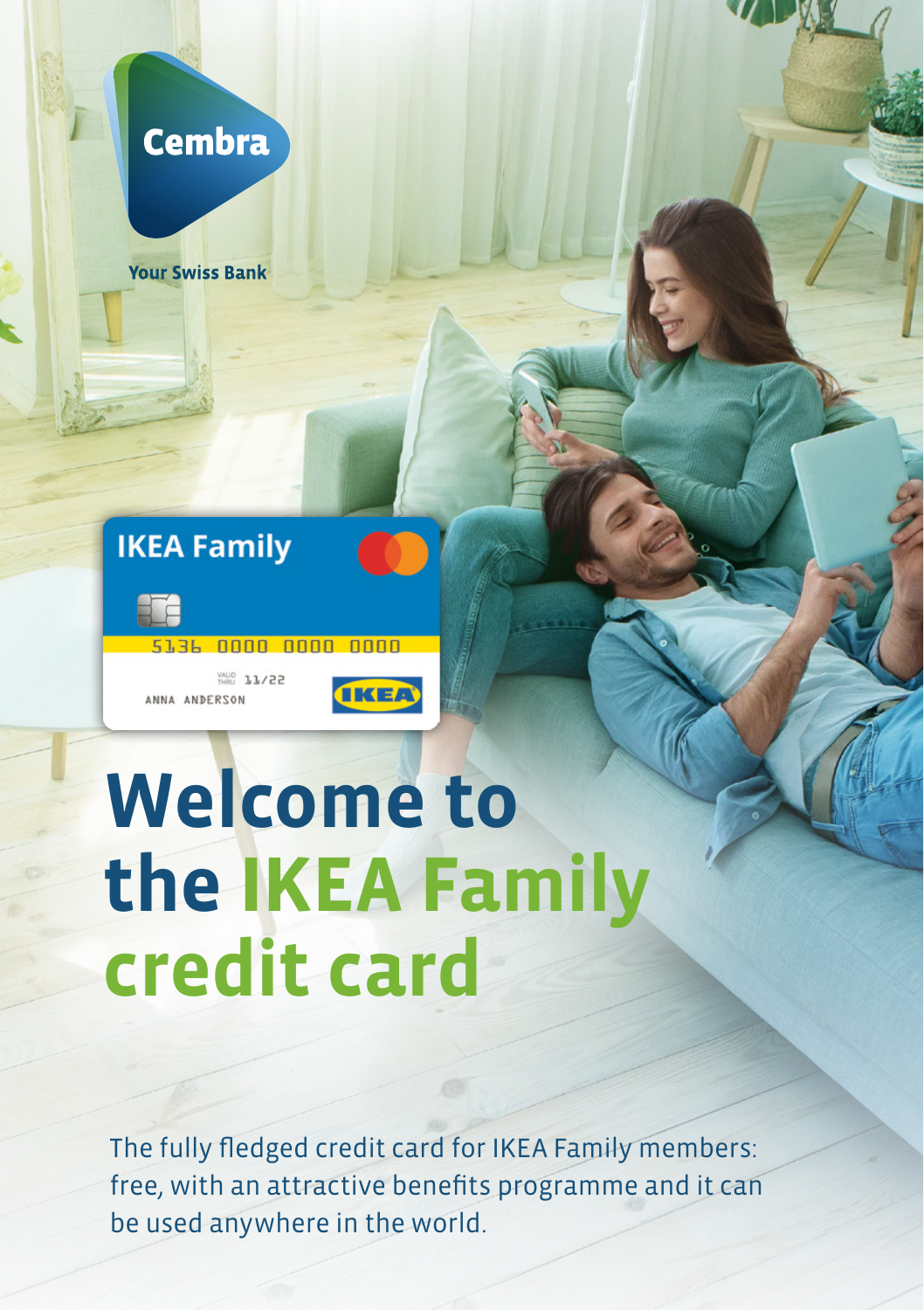## **May we present your personal IKEA Family credit card**

**The fully fledged credit car**d offers a host of other benefits along with more payment options. Get to know your new companion. We hope you have a lot of fun with your new IKEA Family credit card.



**Would you like to create something special with your credit card?** Nothing could be easier. Customise your IKEA Family credit card with your favourite personal design. This way, you will always have it with you. Simply upload your favourite picture to ikea.ch/creditcard



### **Committed to a more sustainable future.**

We'll pack your wallet with sustainability, because your IKEA Family credit card is the only credit card made from 100% recycled material.



**Valid and secure, even without a signature. Your IKEA Family credit card is modern, and no longer has a signature panel on the back.**

\*Note: The placement of the elements on the front and back of the MyDesign card differs from the standard card shown above.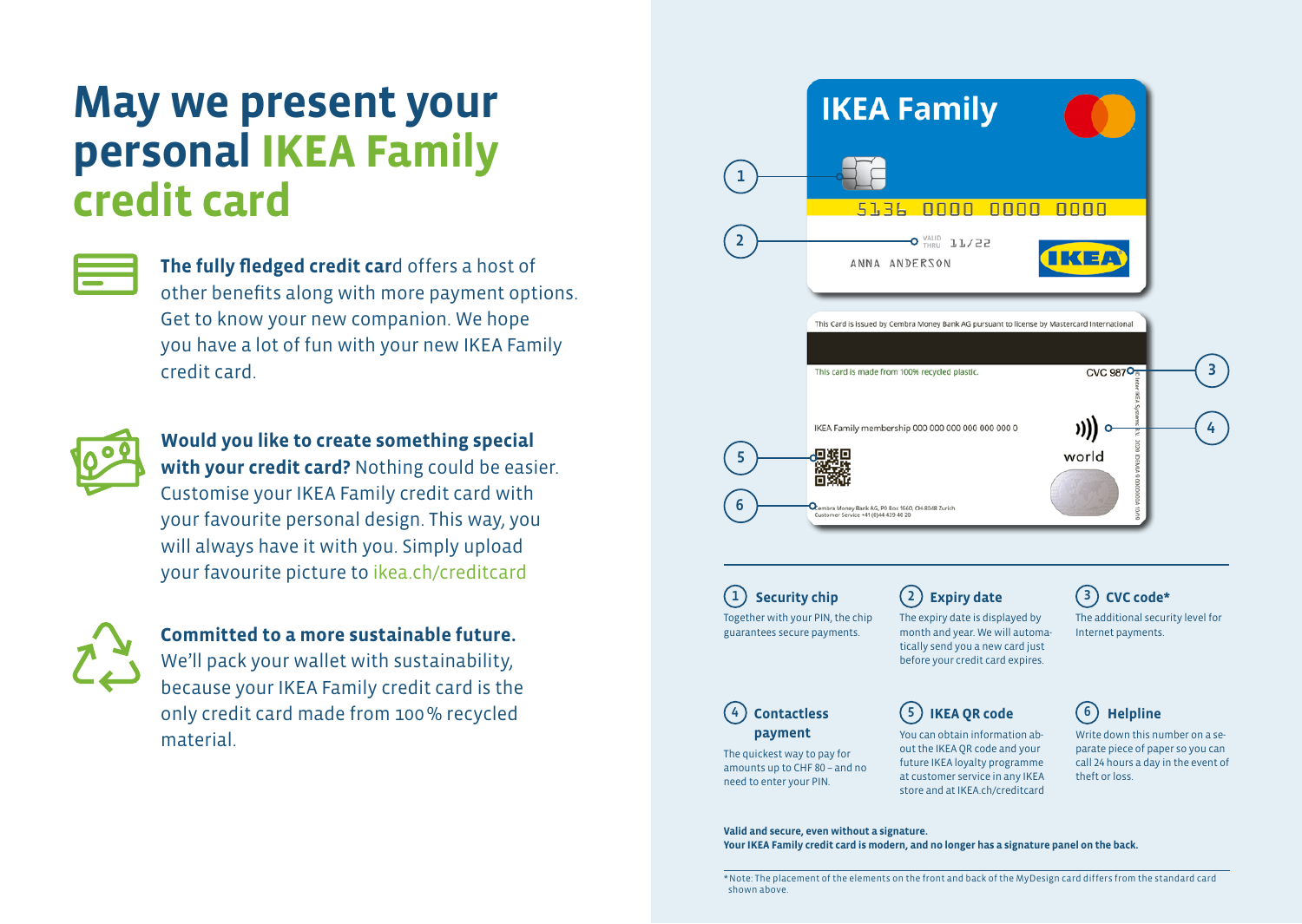# **Exclusive benefits with the IKEA Family credit card**

Ready to use always and everywhere: Your IKEA Family credit card is now your loyal companion, providing you with financial freedom. As a fully fledged credit card, it can be used wherever Mastercard is accepted – whatever the currency and around the globe – so you can make your dreams come true.



#### **No annual fees – guaranteed**

Your IKEA Family credit card is free and so is the additional card you can request for someone you live with.



#### **Earn points and enjoy the rewards**

As an IKEA Family member, you earn points for every purchase made outside your IKEA store. Because for every Swiss franc you spend with your IKEA Family credit card, you will earn one  $IKEA$  point<sup>1</sup> – and this applies worldwide.



#### **Paying in instalments**

Be flexible! With the handy option to pay in instalments<sup>2</sup> at 7,95% APR on IKEA purchases. For all other purchases, the annual interest rate is 11,95%.

## **Other Mastercard® benefits**

### **Worldwide**

Globetrotters get their money's worth! As a fully fledged credit card, you can use your IKEA Family credit card to make purchases and cash withdrawals at around 43 million Mastercard locations across the world.

#### **On the Internet**

With your IKEA Family credit card, online shopping is not only simple but also very secure. Mastercard ID Check sees to this as you confirm every payment yourself.

### **When travelling**

Whether you're renting a car or booking a hotel – your IKEA Family credit card is the perfect travel companion and also allows you to benefit from attractive supplementary insurance.

### **When shopping**

Whether it's in Switzerland, abroad or on the Internet – with your IKEA Family credit card, you can shop anywhere Mastercard is accepted at any time. Simple, practical, cashless.

### **Your leisure time**

Cinema, eating out, concerts or sports events – pay for your leisure activities quickly and simply with your IKEA Family credit card.

### **When parking**

Say goodbye to queues in car parks and simply insert your credit card into the machine marked Mastercard at the exit barrier.



You also collect IKEA points<sup>1</sup> with every purchase and **thus benefit twice over.**

<sup>1</sup> You earn one IKEA point for every Swiss franc spent on transactions not involving IKEA Switzerland. Get one IKEA voucher worth CHF 5. More information at ikea.ch/creditcard

<sup>2</sup> When paying in instalments, the APR is 7,95% on payments made to IKEA Switzerland and 11,95% on all other transactions. The minimum monthly repayment is 3% of the total invoiced amount, subject to a minimum amount CHF 50 in each cas3. Example of payment calculation: when paying in instalments, a purchase amount of CHF 1,350 results in monthly instalments of CHF 74.35 over 20 months, with interest costs of CHF 137 (effective annual interest rate 11,95%) and a total purchase price of CHF 1,487. Credit may not be granted if doing so would lead to the overindebtedness of the consumer (Art. 3 of the Swiss Federal Act on Unfair Competition). IKEA Family credit cards are issued through Cembra Money Bank AG, Zurich.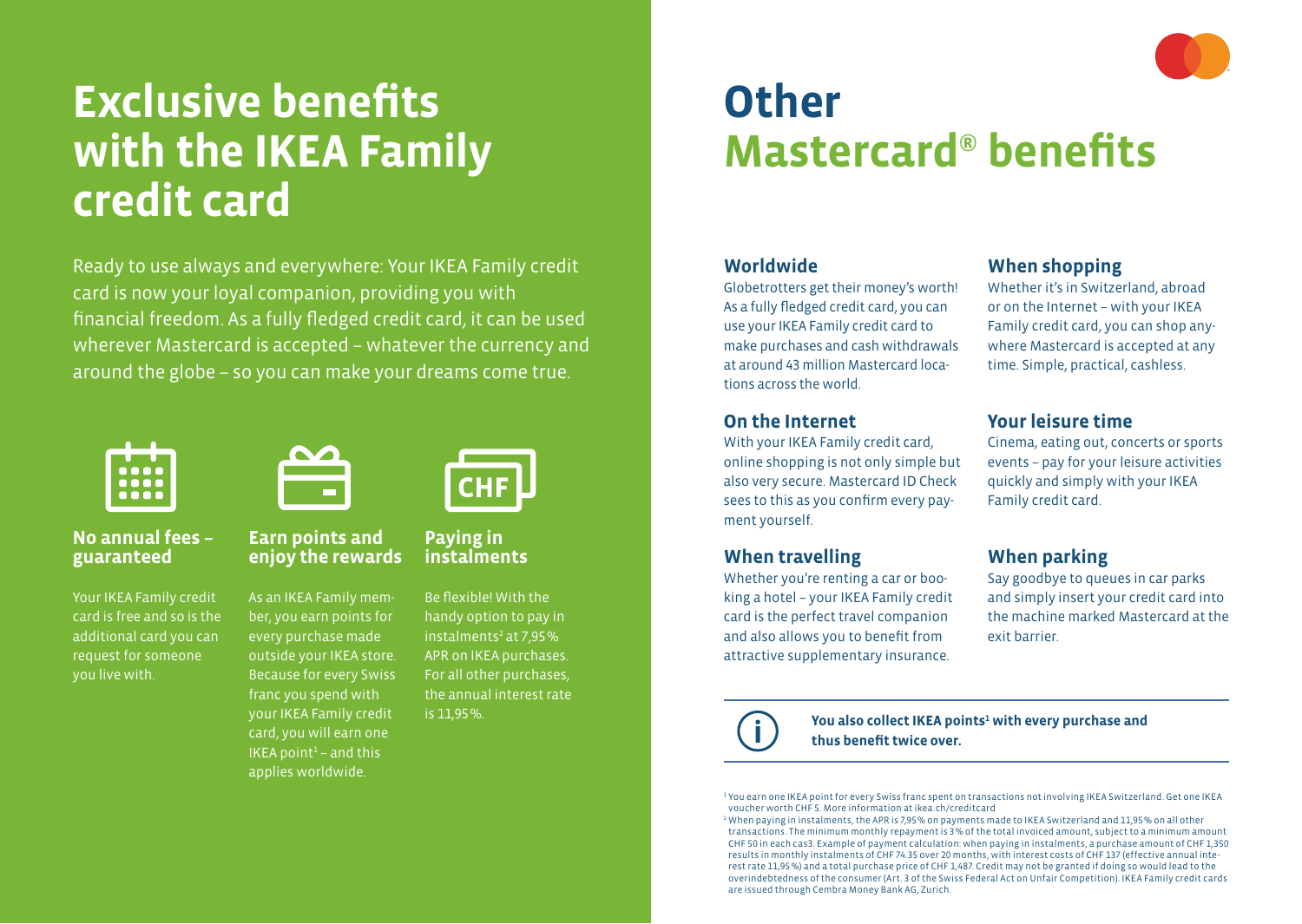# **Comfort and safety**

#### **Free supplementary card**

**Do you need another credit card for a person in your household aged above 16?** No problem – you can easily order your additional card online at any time from ikea.ch/creditcard. You will not pay an annual fee for the second IKEA Family credit card either.

#### **Secure and transparent**

#### **Online shopping? The secure way – with Mastercard ® ID Check.**

Every time you use your IKEA Family credit card for an Internet purchase, the international security standard verifies whether you are the actual holder of the card being used. This makes your online purchases even more secure. You can find more informa tion about Mastercard ID Check at faq.cembra.ch/en/security/ mastercard-securecode

### **Cembra eService**

**Get an overview!** With the free Cembra eService, you can access your credit card account online at any time. You can conveniently view your monthly bills while out and about, track transactions with little fuss and check your account balance quickly and easily. More information about the Cembra eService is available at cembra.ch/en/cards/eservice

#### **Attractive supplementary insurance**

Fully insured: Benefit now from our useful supplementary insu rance with attractive conditions. More information is available at cembra.ch/en/insurance

#### **Privacy policy The IKEA Family credit card is issued by**

**Cembra Money Bank AG.** As a Swiss bank, it guarantees that your information is kept strictly confidential. IKEA will only obtain information about the total num ber of points to be credited, but not about which purchases you have made outside of IKEA Switzerland.